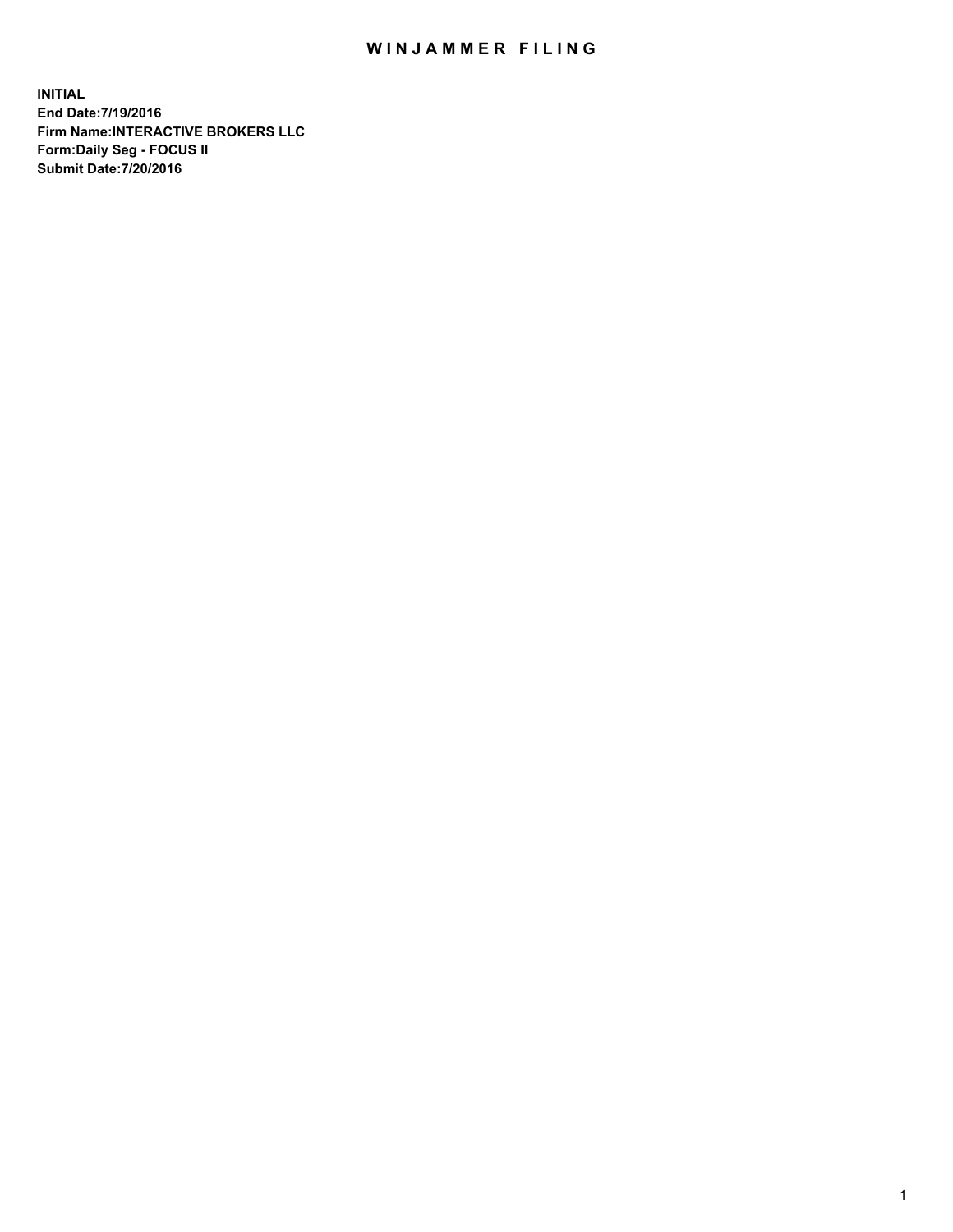## **INITIAL End Date:7/19/2016 Firm Name:INTERACTIVE BROKERS LLC Form:Daily Seg - FOCUS II Submit Date:7/20/2016 Daily Segregation - Cover Page**

| Name of Company<br><b>Contact Name</b><br><b>Contact Phone Number</b><br><b>Contact Email Address</b>                                                                                                                                                                                                                          | <b>INTERACTIVE BROKERS LLC</b><br><b>James Menicucci</b><br>203-618-8085<br>jmenicucci@interactivebrokers.c<br>om |
|--------------------------------------------------------------------------------------------------------------------------------------------------------------------------------------------------------------------------------------------------------------------------------------------------------------------------------|-------------------------------------------------------------------------------------------------------------------|
| FCM's Customer Segregated Funds Residual Interest Target (choose one):<br>a. Minimum dollar amount: ; or<br>b. Minimum percentage of customer segregated funds required:% ; or<br>c. Dollar amount range between: and; or<br>d. Percentage range of customer segregated funds required between:% and%.                         | $\overline{\mathbf{0}}$<br>0<br>155,000,000 245,000,000<br>0 <sub>0</sub>                                         |
| FCM's Customer Secured Amount Funds Residual Interest Target (choose one):<br>a. Minimum dollar amount: ; or<br>b. Minimum percentage of customer secured funds required:%; or<br>c. Dollar amount range between: and; or<br>d. Percentage range of customer secured funds required between: % and %.                          | $\overline{\mathbf{0}}$<br>$\overline{\mathbf{0}}$<br>80,000,000 120,000,000<br>00                                |
| FCM's Cleared Swaps Customer Collateral Residual Interest Target (choose one):<br>a. Minimum dollar amount: ; or<br>b. Minimum percentage of cleared swaps customer collateral required:% ; or<br>c. Dollar amount range between: and; or<br>d. Percentage range of cleared swaps customer collateral required between:% and%. | $\overline{\mathbf{0}}$<br>$\overline{\mathbf{0}}$<br>0 <sub>0</sub><br>0 <sub>0</sub>                            |

Attach supporting documents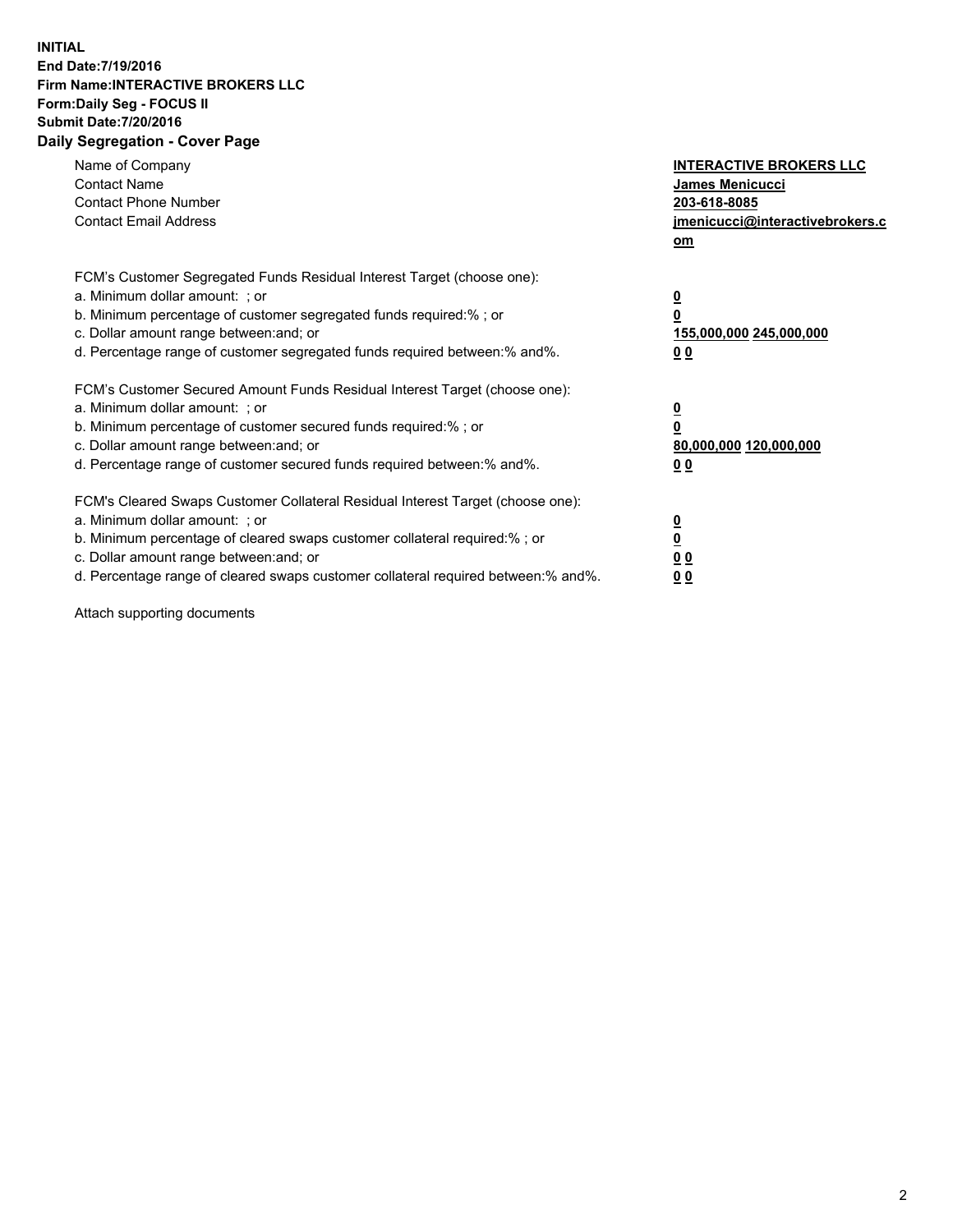## **INITIAL End Date:7/19/2016 Firm Name:INTERACTIVE BROKERS LLC Form:Daily Seg - FOCUS II Submit Date:7/20/2016 Daily Segregation - Secured Amounts**

|     | Daily Ocglegation - Occured Aniounts                                                        |                                   |
|-----|---------------------------------------------------------------------------------------------|-----------------------------------|
|     | Foreign Futures and Foreign Options Secured Amounts                                         |                                   |
|     | Amount required to be set aside pursuant to law, rule or regulation of a foreign            | $0$ [7305]                        |
|     | government or a rule of a self-regulatory organization authorized thereunder                |                                   |
| 1.  | Net ledger balance - Foreign Futures and Foreign Option Trading - All Customers             |                                   |
|     | A. Cash                                                                                     | 335,307,834 [7315]                |
|     | B. Securities (at market)                                                                   | $0$ [7317]                        |
| 2.  | Net unrealized profit (loss) in open futures contracts traded on a foreign board of trade   | 12,488,688 [7325]                 |
| 3.  | Exchange traded options                                                                     |                                   |
|     | a. Market value of open option contracts purchased on a foreign board of trade              | <b>520,524</b> [7335]             |
|     | b. Market value of open contracts granted (sold) on a foreign board of trade                | -321,520 [7337]                   |
| 4.  | Net equity (deficit) (add lines 1.2. and 3.)                                                | 347,995,526 [7345]                |
| 5.  | Account liquidating to a deficit and account with a debit balances - gross amount           | 216,836 [7351]                    |
|     | Less: amount offset by customer owned securities                                            | 0 [7352] 216,836 [7354]           |
| 6.  | Amount required to be set aside as the secured amount - Net Liquidating Equity              | 348,212,362 [7355]                |
|     |                                                                                             |                                   |
| 7.  | Method (add lines 4 and 5)                                                                  |                                   |
|     | Greater of amount required to be set aside pursuant to foreign jurisdiction (above) or line | 348,212,362 [7360]                |
|     | 6.                                                                                          |                                   |
|     | FUNDS DEPOSITED IN SEPARATE REGULATION 30.7 ACCOUNTS                                        |                                   |
| 1.  | Cash in banks                                                                               |                                   |
|     | A. Banks located in the United States                                                       | 8,200,000 [7500]                  |
|     | B. Other banks qualified under Regulation 30.7                                              | 0 [7520] 8,200,000 [7530]         |
| 2.  | <b>Securities</b>                                                                           |                                   |
|     | A. In safekeeping with banks located in the United States                                   | 388,617,770 [7540]                |
|     | B. In safekeeping with other banks qualified under Regulation 30.7                          | 0 [7560] 388,617,770 [7570]       |
| 3.  | Equities with registered futures commission merchants                                       |                                   |
|     | A. Cash                                                                                     | $0$ [7580]                        |
|     | <b>B.</b> Securities                                                                        | $0$ [7590]                        |
|     | C. Unrealized gain (loss) on open futures contracts                                         | $0$ [7600]                        |
|     | D. Value of long option contracts                                                           | $0$ [7610]                        |
|     | E. Value of short option contracts                                                          | 0 [7615] 0 [7620]                 |
| 4.  | Amounts held by clearing organizations of foreign boards of trade                           |                                   |
|     | A. Cash                                                                                     | $0$ [7640]                        |
|     | <b>B.</b> Securities                                                                        | $0$ [7650]                        |
|     | C. Amount due to (from) clearing organization - daily variation                             | $0$ [7660]                        |
|     | D. Value of long option contracts                                                           | $0$ [7670]                        |
|     | E. Value of short option contracts                                                          | 0 [7675] 0 [7680]                 |
| 5.  | Amounts held by members of foreign boards of trade                                          |                                   |
|     | A. Cash                                                                                     | 71,534,452 [7700]                 |
|     | <b>B.</b> Securities                                                                        | $0$ [7710]                        |
|     | C. Unrealized gain (loss) on open futures contracts                                         | 4,923,936 [7720]                  |
|     | D. Value of long option contracts                                                           | 520,503 [7730]                    |
|     | E. Value of short option contracts                                                          | -321,517 [7735] 76,657,374 [7740] |
| 6.  | Amounts with other depositories designated by a foreign board of trade                      | 0 [7760]                          |
| 7.  | Segregated funds on hand                                                                    | $0$ [7765]                        |
| 8.  | Total funds in separate section 30.7 accounts                                               | 473,475,144 [7770]                |
| 9.  | Excess (deficiency) Set Aside for Secured Amount (subtract line 7 Secured Statement         | 125,262,782 [7380]                |
|     | Page 1 from Line 8)                                                                         |                                   |
| 10. | Management Target Amount for Excess funds in separate section 30.7 accounts                 | 80,000,000 [7780]                 |
| 11. | Excess (deficiency) funds in separate 30.7 accounts over (under) Management Target          | 45,262,782 [7785]                 |
|     |                                                                                             |                                   |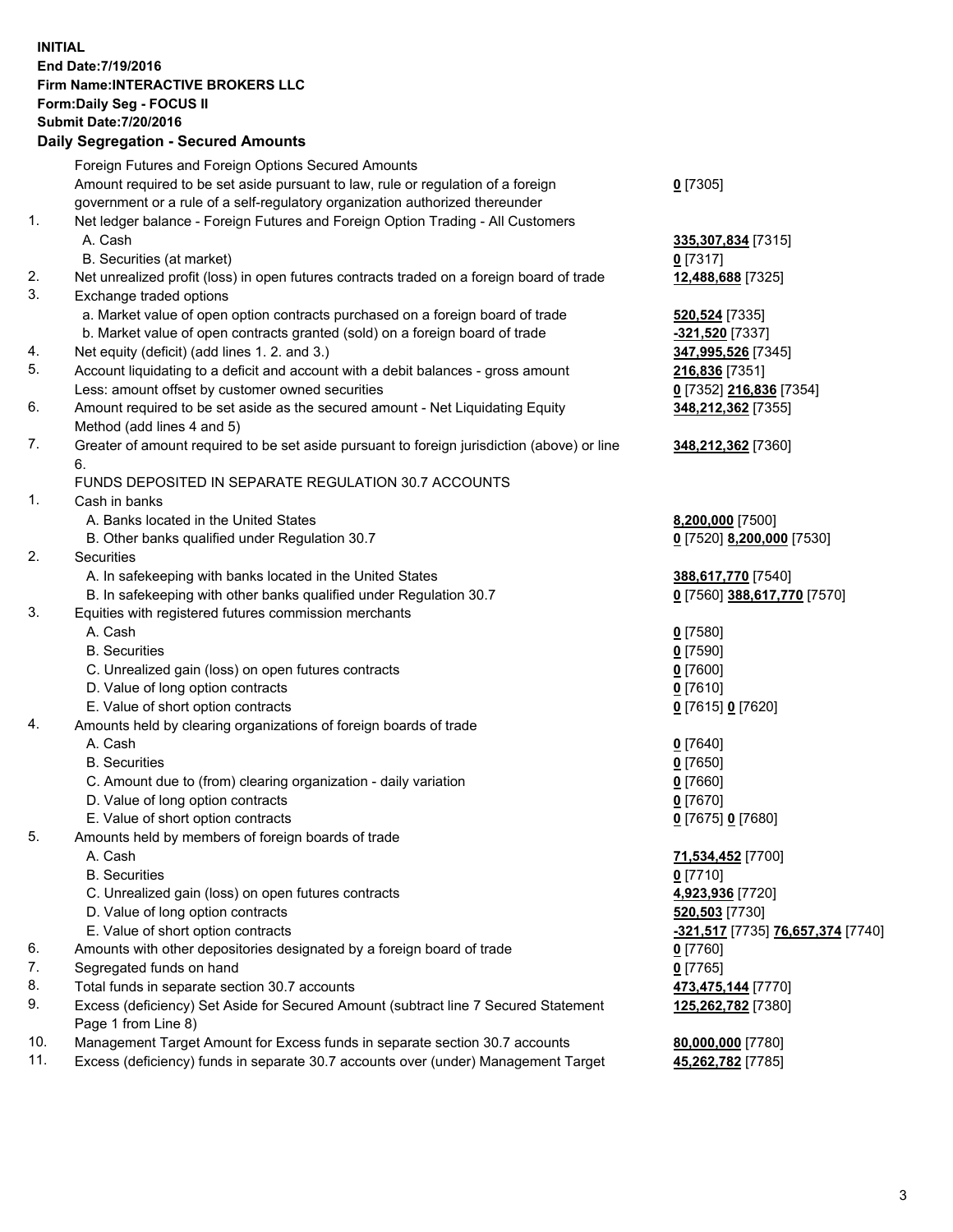**INITIAL End Date:7/19/2016 Firm Name:INTERACTIVE BROKERS LLC Form:Daily Seg - FOCUS II Submit Date:7/20/2016 Daily Segregation - Segregation Statement** SEGREGATION REQUIREMENTS(Section 4d(2) of the CEAct) 1. Net ledger balance A. Cash **3,059,839,932** [7010] B. Securities (at market) **0** [7020] 2. Net unrealized profit (loss) in open futures contracts traded on a contract market **-41,871,554** [7030] 3. Exchange traded options A. Add market value of open option contracts purchased on a contract market **146,267,486** [7032] B. Deduct market value of open option contracts granted (sold) on a contract market **-209,964,852** [7033] 4. Net equity (deficit) (add lines 1, 2 and 3) **2,954,271,012** [7040] 5. Accounts liquidating to a deficit and accounts with debit balances - gross amount **75,478** [7045] Less: amount offset by customer securities **0** [7047] **75,478** [7050] 6. Amount required to be segregated (add lines 4 and 5) **2,954,346,490** [7060] FUNDS IN SEGREGATED ACCOUNTS 7. Deposited in segregated funds bank accounts A. Cash **242,761,289** [7070] B. Securities representing investments of customers' funds (at market) **1,819,791,930** [7080] C. Securities held for particular customers or option customers in lieu of cash (at market) **0** [7090] 8. Margins on deposit with derivatives clearing organizations of contract markets A. Cash **29,093,878** [7100] B. Securities representing investments of customers' funds (at market) **1,147,104,775** [7110] C. Securities held for particular customers or option customers in lieu of cash (at market) **0** [7120] 9. Net settlement from (to) derivatives clearing organizations of contract markets **-11,675,059** [7130] 10. Exchange traded options A. Value of open long option contracts **146,261,613** [7132] B. Value of open short option contracts **-209,958,618** [7133] 11. Net equities with other FCMs A. Net liquidating equity **0** [7140] B. Securities representing investments of customers' funds (at market) **0** [7160] C. Securities held for particular customers or option customers in lieu of cash (at market) **0** [7170] 12. Segregated funds on hand **0** [7150] 13. Total amount in segregation (add lines 7 through 12) **3,163,379,808** [7180] 14. Excess (deficiency) funds in segregation (subtract line 6 from line 13) **209,033,318** [7190] 15. Management Target Amount for Excess funds in segregation **155,000,000** [7194] **54,033,318** [7198]

16. Excess (deficiency) funds in segregation over (under) Management Target Amount Excess